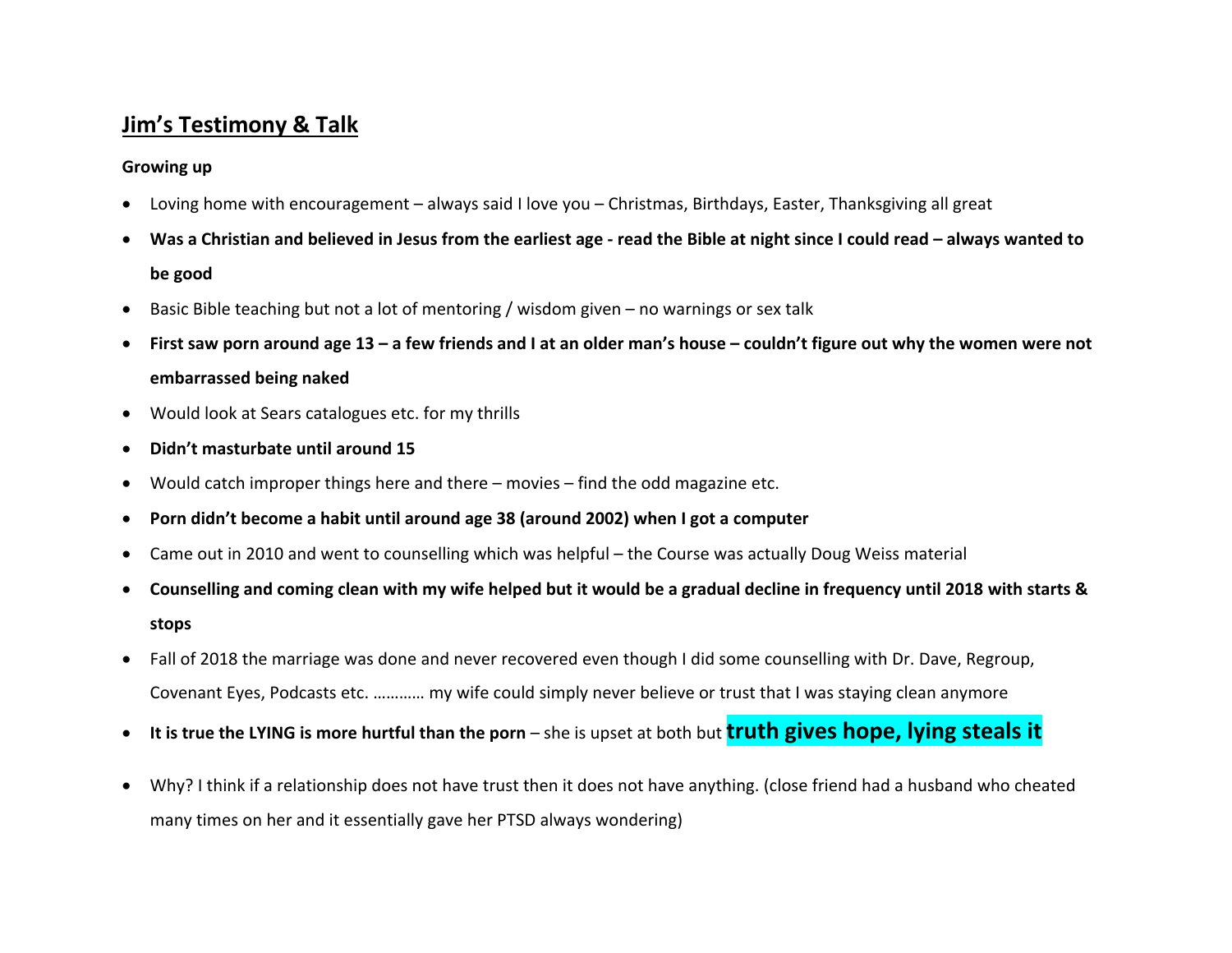- **I even did a lie detector test and passed even though we were split up and likely never to reunite. My wife found me so loathsome that she told my pastor that she refused to believe I was telling the truth re my sobriety, so the pastor faced with whether I can continue volunteering at the church arranged a lie detector test with Dr. Dave**
- I later sent the good results to my wife but no response and I have not heard from her since Nov 2019 when we sold our house
- **So, it is too late for me but not for you if you stick with the program**
- Lying goes against our DNA try saying yes & shaking your head no or say no and shake your head yes

## *What lying does to us*

*Psalm 32:1-5 Blessed is the one whose transgression is forgiven, whose sin is covered.2 Blessed is the man against whom the LORD counts no iniquity, and in whose spirit there is no deceit. <sup>3</sup> For when I kept silent, my bones wasted away through my groaning all day long.<sup>4</sup> For day and night your hand was heavy upon me; my strength was dried up<sup>1</sup> <i>as by the heat of summer. Selah <sup>5</sup> I acknowledged my sin to you, and I did not cover my iniquity; I said, "I will confess my transgressions to the LORD, and you forgave the iniquity of my sin." (David & Bathsheba)*

*Revelation 22:15 Outside are the dogs, those who practice magic arts (occult), the sexually immoral, the murderers, the idolaters and everyone who loves and practices falsehood.* **(lumped all together in the same verse)**

### *What lying does to her*

Proverbs 15:4 The tongue that brings healing is a tree of life, but a *deceitful* tongue crushes the spirit.

*Proverbs 18:14**A man's spirit sustains him in sickness, but a crushed spirit who can bear?*

- In 2018 I remember my tablet & links she wouldn't believe I did not know about them I said God, I am telling the truth and it is getting me nowhere.
- However, being clean has allowed me to experience greater joy and peace I am not fighting something unnatural anymore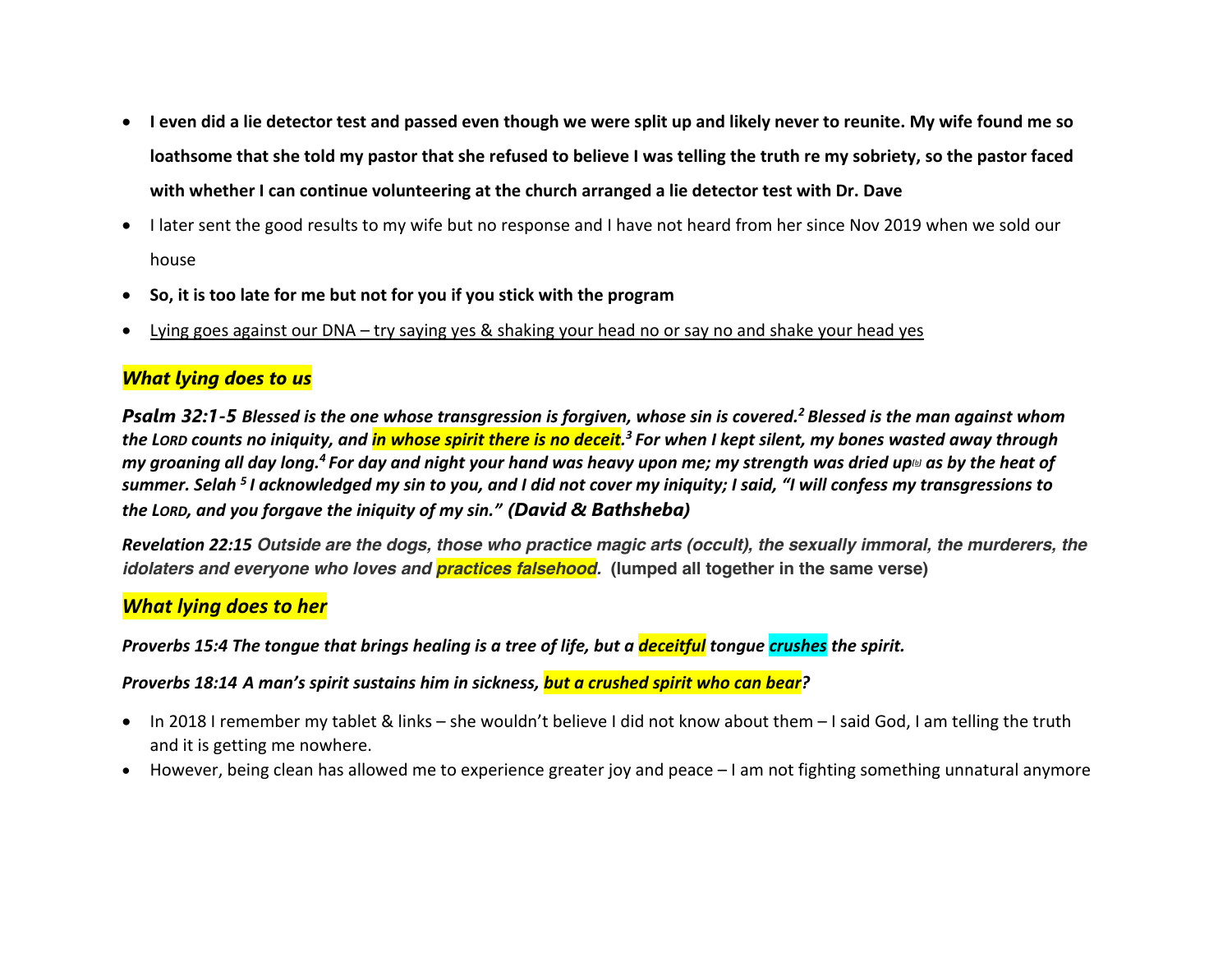## **What has helped me in my recovery ?**

**INTIMACY** - My realization that I was actually searching for intimacy and not sex. Even now as I ponder a new relationship, sex is the furthest thing from my mind . I am someone who needs mental and emotional connection which I never really experienced. Once I realized this, porn simply had no interest. **Porn is a substitute for a felt need - so I was after something non physical but trying to satisfy with something physical**

- I became more aware of this as my marriage was failing because the distance was widening
- We are body, mind & spirit but all 3 need to be addressed to have a strong marriage (t**hey are all intertwined**)
- **1 Thessalonians 5:23** *Now may the God of peace himself make you completely holy and may your spirit and soul and body be kept entirely blameless at the coming of our Lord Jesus Christ* **(all 3 have to be in line with God's spirit in obedience to him)**
- As well in **Mark 12:30** *And you shall love the LORD your God with all your heart, with all your soul, with all your mind,*

*and with all your strength.'* **(effort) This** *is* **the first commandment.**

**Mark 10:6-9 "***But at the beginning of creation God 'made them male and female. 'For this reason a man will leave his father and mother and be united to his wife, and the two will become one flesh. So they are no longer two, but one flesh. Therefore what God has joined together, let no one separate."*

• **This is a spiritual principle rather than a physical one. It says God has joined so that means there is a sense that body, mind and soul are joining with your partner just like the above verse mention we should worship God with body, spirit and soul** 

#### **Ways to increase intimacy?**

• **Pray together, take turns reading the Bible, walk/hike, find a shared hobby, volunteer, cook together, play games**

**Devotions**- **definition - love, loyalty, or enthusiasm for a person, activity, or cause.**

- **What does spending time in scripture actually do ?**
- **Psalm 119:105** *Thy word is a lamp unto my feet, and a light unto my path***.** (illuminates, makes things clearer, gives guidance)